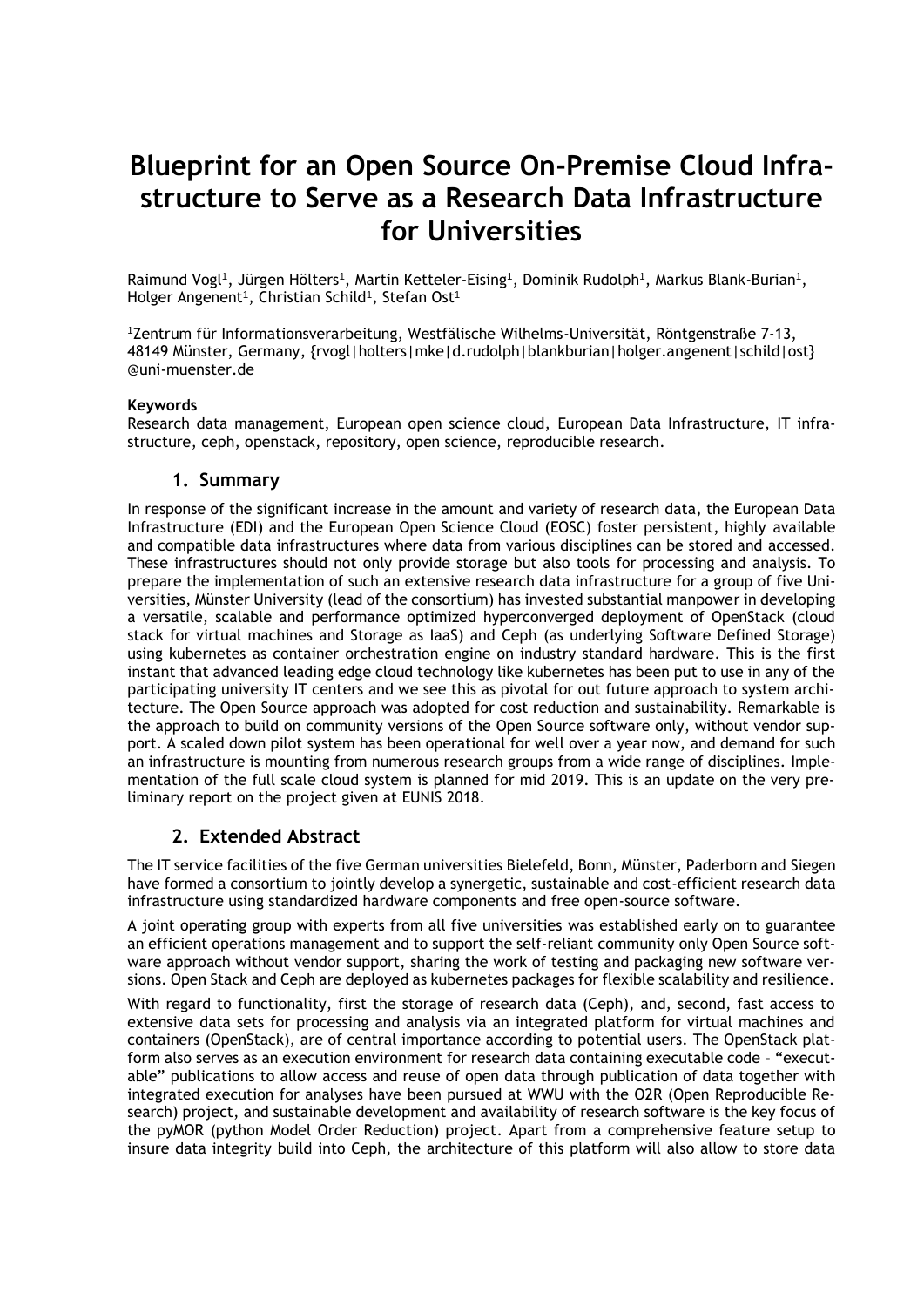redundantly in multiple data-centers (even geo-redundant at the sites of the cooperating universities) for disaster protection for important data sets. Fault tolerance and resilience in the application layer is achieved by deploying microservice containers under the container orchestration engine kubernetes.

Detailed surveys of user demands at all 5 participating universities have resulted in a design of a Ceph/OpenStack infrastructure with a total of 120 hyper-converged storage and virtualization hosts with 100 GE networking and a total of 33 Petabyte of disk capacity, to be installed as autonomous OpenStack clouds at each of the 5 universities.

A special interface for this infrastructure will be established through a set of research data services (RDS), which will help researchers to automate data management workflows: from maintaining data management plans, annotating metadata and persistent identifiers, creating and submitting archival packages, to making data available according to rulesets. Easy access to these RDS will be provided through the well-established cloud storage platform "sciebo", which is already a key collaboration space for researchers in the German state of North Rhine-Westphalia, hosting approximately 110,000 users and 2,100 projects. This approach to a joint multi-university research data infrastructure is inspired by the ideas of the European Open Science Cloud (EOSC) and the European Data Infrastructure (EDI), and also represents a first step towards the National Research Data Infrastructure planned for Germany.

### **REFERENCES**

- (1) Lopez A, Vogl R, Roller S (2017) Research Data Infrastructures A Perspective for the State of North Rhine-Westphalia in Germany. In: EUNIS 2017, Münster , Book of Proceedings p 105ff ( [http://www.eunis.org/download/2017/EUNIS2017\\_Book-of\\_Proceedings\\_1.pdf](https://translate.google.com/translate?hl=en&prev=_t&sl=de&tl=en&u=http://www.eunis.org/download/2017/EUNIS2017_Book-of_Proceedings_1.pdf) ).
- (2) The Rectorate of the WWU Münster has adopted on 11.5.2017 the "Principles for the handling of research data" in which it is committed to the condition for the fulfillment of these principles to create ( https://www.uni-muenster.de/Forschungsdaten/ )
- (3) European Commission (2016) The European Open Science Cloud ( [https://ec.europa.eu/re](https://translate.google.com/translate?hl=en&prev=_t&sl=de&tl=en&u=https://ec.europa.eu/research/openscience/pdf/realising_the_european_open_science_cloud_2016.pdf)[search/openscience/pdf/realizing\\_the\\_european\\_open\\_science\\_cloud\\_2016.pdf](https://translate.google.com/translate?hl=en&prev=_t&sl=de&tl=en&u=https://ec.europa.eu/research/openscience/pdf/realising_the_european_open_science_cloud_2016.pdf) )
- (4) Open Commons Consortium (http://occ-data.org/)
- (5) The FAIR Principles for Research Data Findable, A Accessible, Interoperable, Reusable (http://www.forschungsdaten.org/index.php/FAIR\_data\_principles )
- (6) A Data Biosphere for Biomedical Research (https://medium.com/@benedictpaten/a-data-biosphere-for-biomedical-research-d212bbfae95d)
- (7) Genomic Data Commons Data Pool (https://portal.gdc.cancer.gov/)
- (8) The OCC Environmental Data Commons (https://portal.gdc.cancer.gov/)
- (9) The Jetstream Project ( http://jetstream-cloud.org/ )
- (10) Vogl, R., Rudolph, D., Thoring u. a. (2016) How to Build a Cloud Storage Service for Half a Million Users in Higher Education: Challenges Met and Solutions Found. In: Proceedings of the 49th Annual Hawaii International Conference on System Sciences (HICSS 2016), p. 4272-4281. doi: 10.1109/HICSS.2016.658.